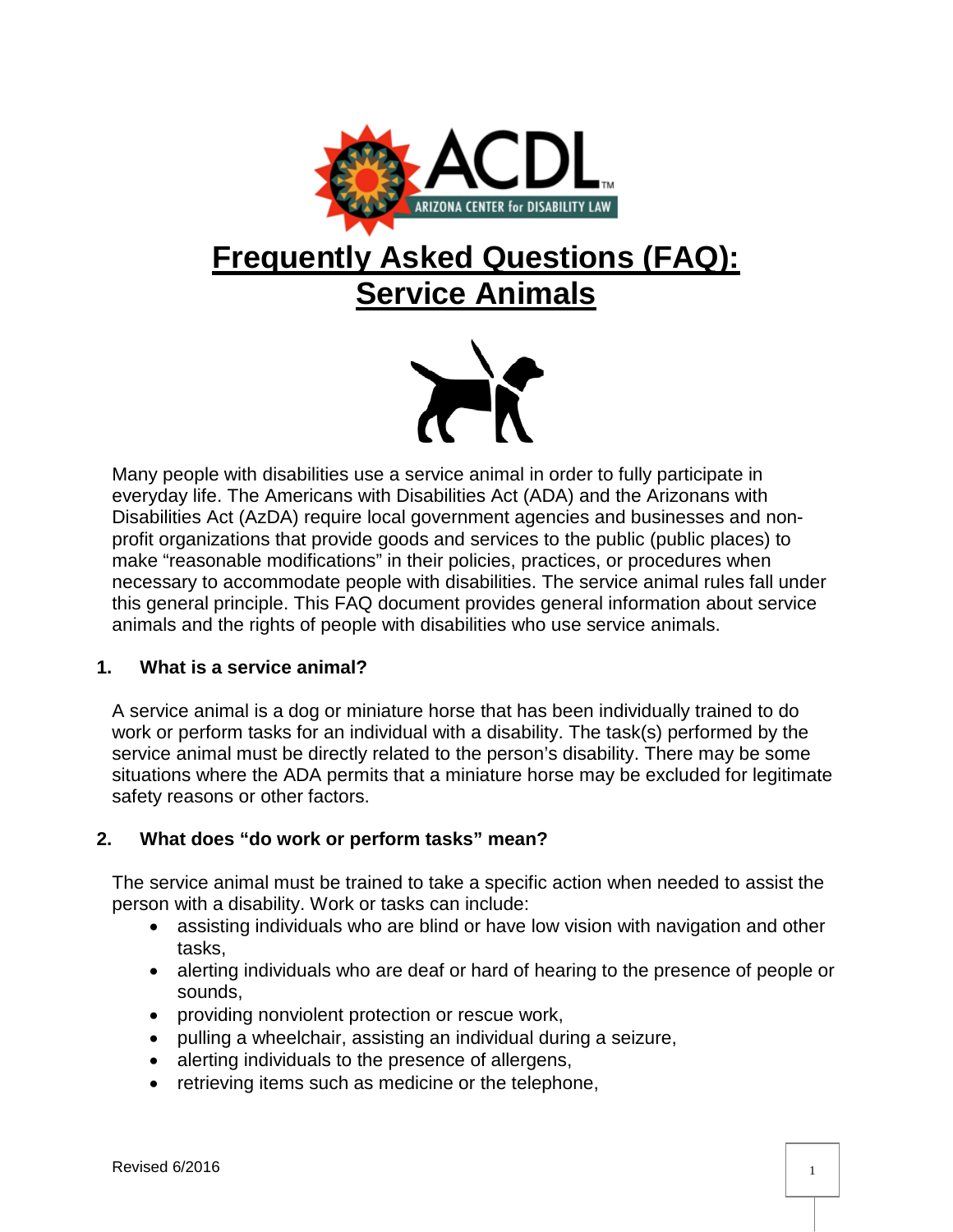- providing physical support and assistance with balance and stability to individuals with mobility disabilities, and
- helping individuals with psychiatric and neurological disabilities by preventing or interrupting impulsive or destructive behaviors.

For example, a person with diabetes may have a service animal that is trained to alert him when his blood sugar reaches high or low levels. A person with depression may have a service animal that is trained to remind her to take her medication. Or, a person who has epilepsy may have a service animal that is trained to detect the onset of a seizure and then help the person remain safe during the seizure.

## **3. Are comfort animals the same as a service animal?**

Providing only emotional support, well-being, comfort or companionship are not "work" or "tasks" under the ADA and AzDA, but keep in mind that an animal that is trained to help individuals with psychiatric disabilities prevent or interrupt destructive or impulsive behaviors is performing a task and would fit the meaning of service animal.

## **4. Does the ADA or the AzDA require service animals to be professionally trained?**

Neither the ADA nor the AzDA require that a service animal be professionally trained. People with disabilities have the right to train the service animal themselves and are not required to use a professional service animal training program.

## **5. Are service-animals-in-training considered service animals under the ADA and the AzDA?**

Yes. Although under the ADA a service animal must be trained before it can be taken into public places, an Arizona law makes it unlawful for public places to deny access to a service animal-in-training. The service animal trainer is responsible for any damage done by the service animal-in-training.

## **6. What questions can a public place's employees ask to determine if an animal is a service animal?**

In situations where it is not obvious that the animal is a service animal, staff may ask only two specific questions: (1) is the animal a service animal required because of a disability? And (2) what work or task has the animal been trained to perform? Staff are not allowed to request any documentation for the animal, require that the animal demonstrate its task, or inquire about the nature of the person's disability.

## **7. Do service animals have to wear a vest or patch or special harness identifying them as service animals?**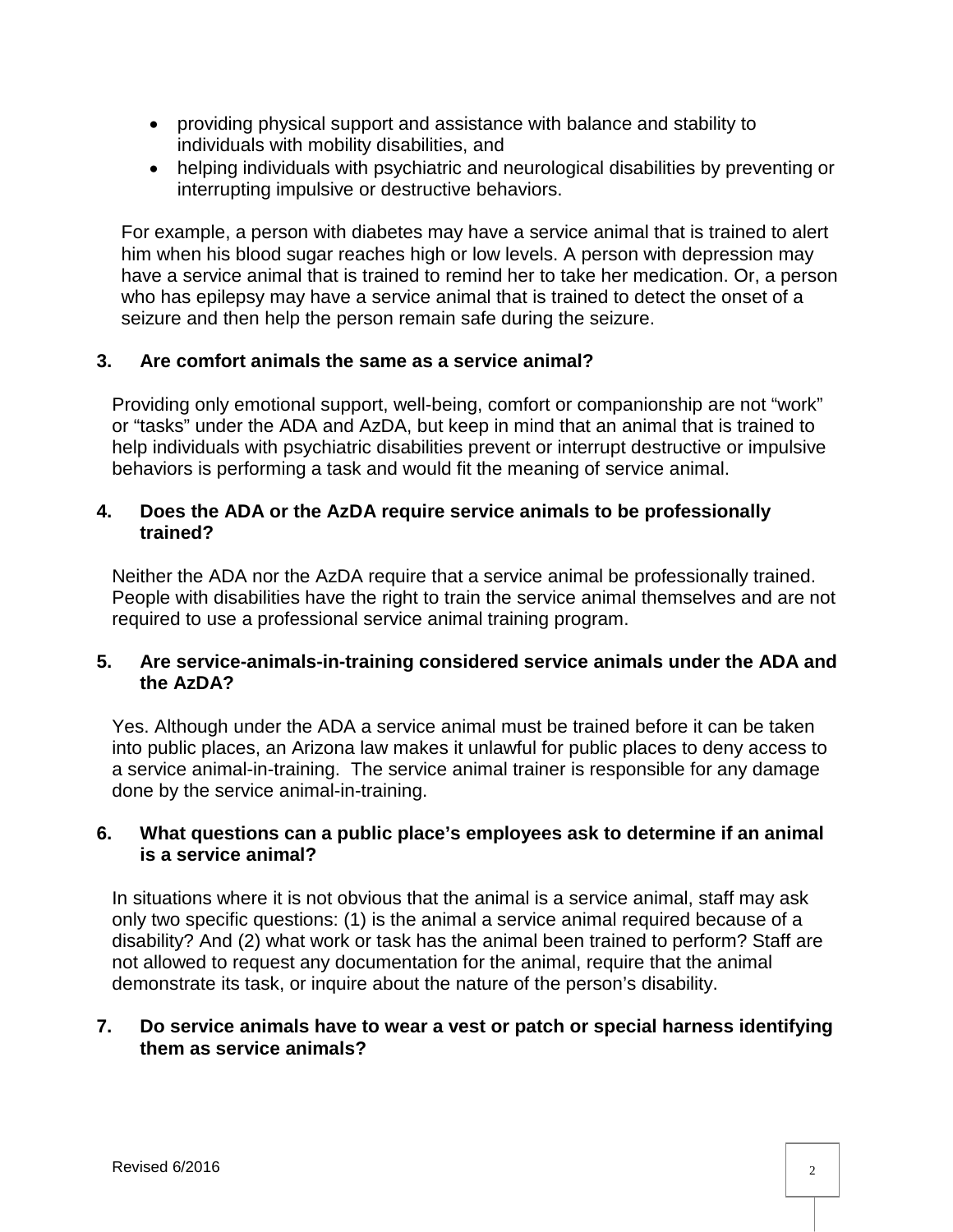No. Neither the ADA nor the AzDA require service animals to wear a vest, ID tag, or special harness.

## **8. Who is responsible for the care and supervision of a service animal?**

The handler is responsible for caring for and supervising the service animal, which includes toileting, feeding, and grooming and veterinary care. Covered entities are not obligated to supervise or otherwise care for a service animal.

## **9. Does the ADA or the AzDA require that service animals be certified as service animals?**

No. Covered entities may not require documentation, such as proof that the animal has been certified, trained, or licensed as a service animal, as a condition for entry.

There are individuals and organizations that sell service animal certification or registration documents online. These documents do not convey any rights under the ADA or the AzDA, and the U.S. Department of Justice does not recognize them as proof that the dog is a service animal.

## **10. My city requires all dogs to be vaccinated. Does this apply to my service animal?**

Yes. Individuals who have service animals are not exempt from local animal control or public health requirements.

## **11. My city requires all dogs to be registered and licensed. Does this apply to my service animal?**

Yes. Service animals are subject to local dog licensing and registration requirements. However, many local animal control agencies in Arizona waive the licensing and registration fees for service animals and service animals-in-training.

# **12. Can service animals be any breed of dog?**

Yes. The ADA and the AzDA do not restrict the type of dog breeds that can be service animals.

## **13. Can individuals with disabilities be refused access to a facility based solely on the breed of their service animal?**

No. A service animal may not be excluded based on assumptions or stereotypes about the animal's breed or how the animal might behave. However, if a particular service animal behaves in a way that poses a direct threat to the health or safety of others, has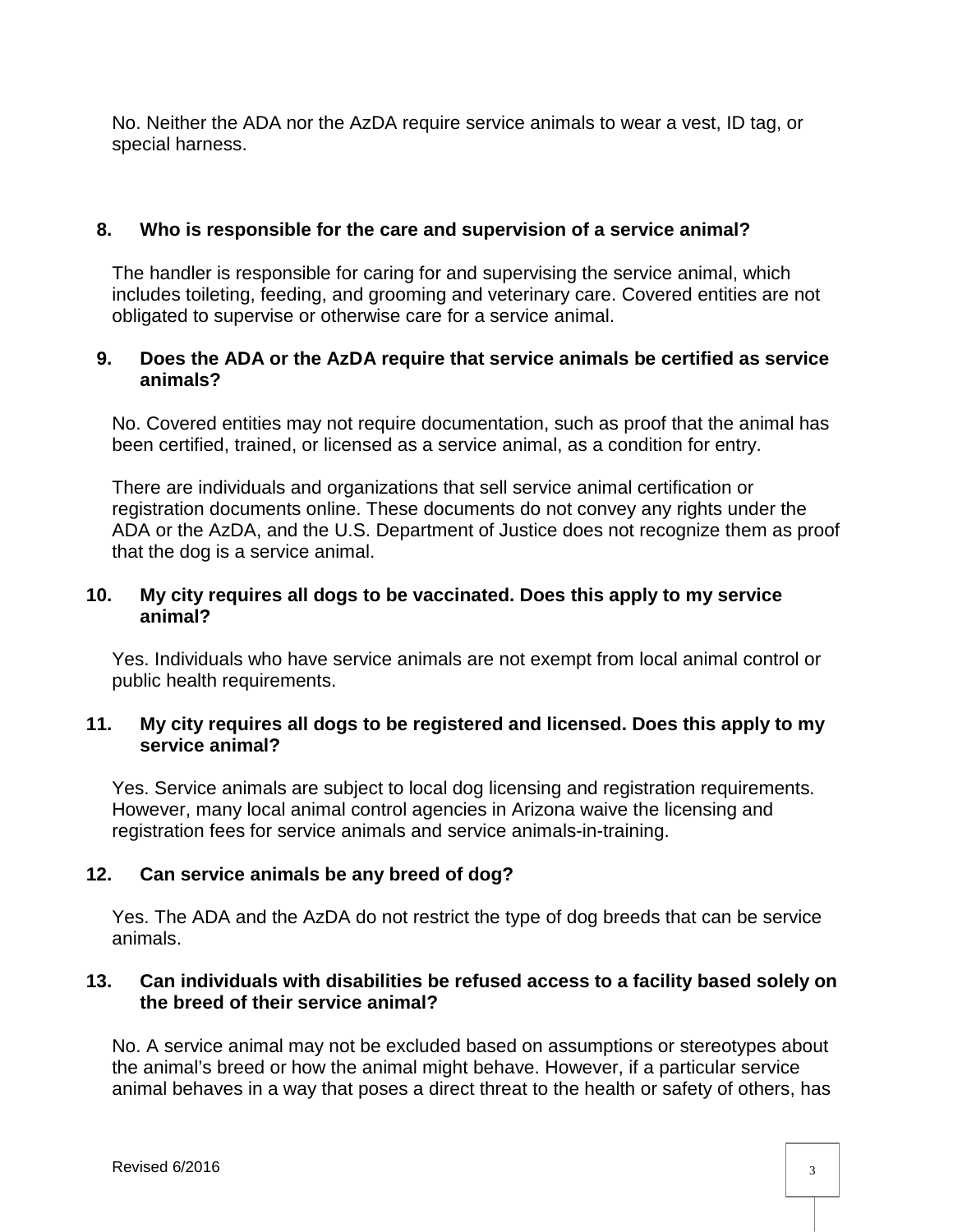a history of such behavior, or is not under the control of the handler, that animal may be excluded. If an animal is excluded for such reasons, staff must still offer their goods or services to the person without the animal present.

## **14. When can service animals be excluded?**

The ADA and the AzDA do not overrule legitimate safety requirements. If admitting service animals would fundamentally alter the nature of a service or program, service animals may be prohibited. In addition, if a particular service animal is out of control and the handler does not take effective action to control it, or if it is not housebroken, that animal may be excluded.

## **15. Can a service animal be excluded from a public place because of allergies or fear of dogs?**

Allergies or fear of dogs are not valid reasons for denying access or refusing service to people using service animals. When a person who is allergic to dog dander and a person who uses a service animal must spend time in the same room or facility, for example, in a group therapy setting or in a waiting room, they should both be accommodated by assigning them, if possible, to different locations within the room, or different rooms at the facility.

## **16. What does "under control" mean? Do service animals have to be on a leash?**

The ADA and the AzDA require that service animals be under the control of the handler at all times. In most instances, the handler will be the individual with a disability or a third party who accompanies the individual with a disability. The service animal must be harnessed, leashed, or tethered while in public places unless these devices interfere with the service animal's work or the person's disability prevents use of these devices. In that case, the person must use voice, signal, or other effective means to maintain control of the animal. For example, a person who uses a wheelchair may use a long, retractable leash to allow her service animal to pick up or retrieve items. She may not allow the dog to wander away from her and must maintain control of the dog, even if it is retrieving an item at a distance from her. Or, a returning veteran who has PTSD and has great difficulty entering unfamiliar spaces may have a dog that is trained to enter a space, check to see that no threats are there, and come back and signal that it is safe to enter. The dog must be off leash to do its job, but may be leashed at other times.

## **17. Does a service animal have to be quiet and not bark?**

A service animal should not be allowed to bark repeatedly in a lecture hall, theater, library, or other quiet place. However, if a dog barks just once, or barks because someone has provoked it, this would not mean that the dog is out of control.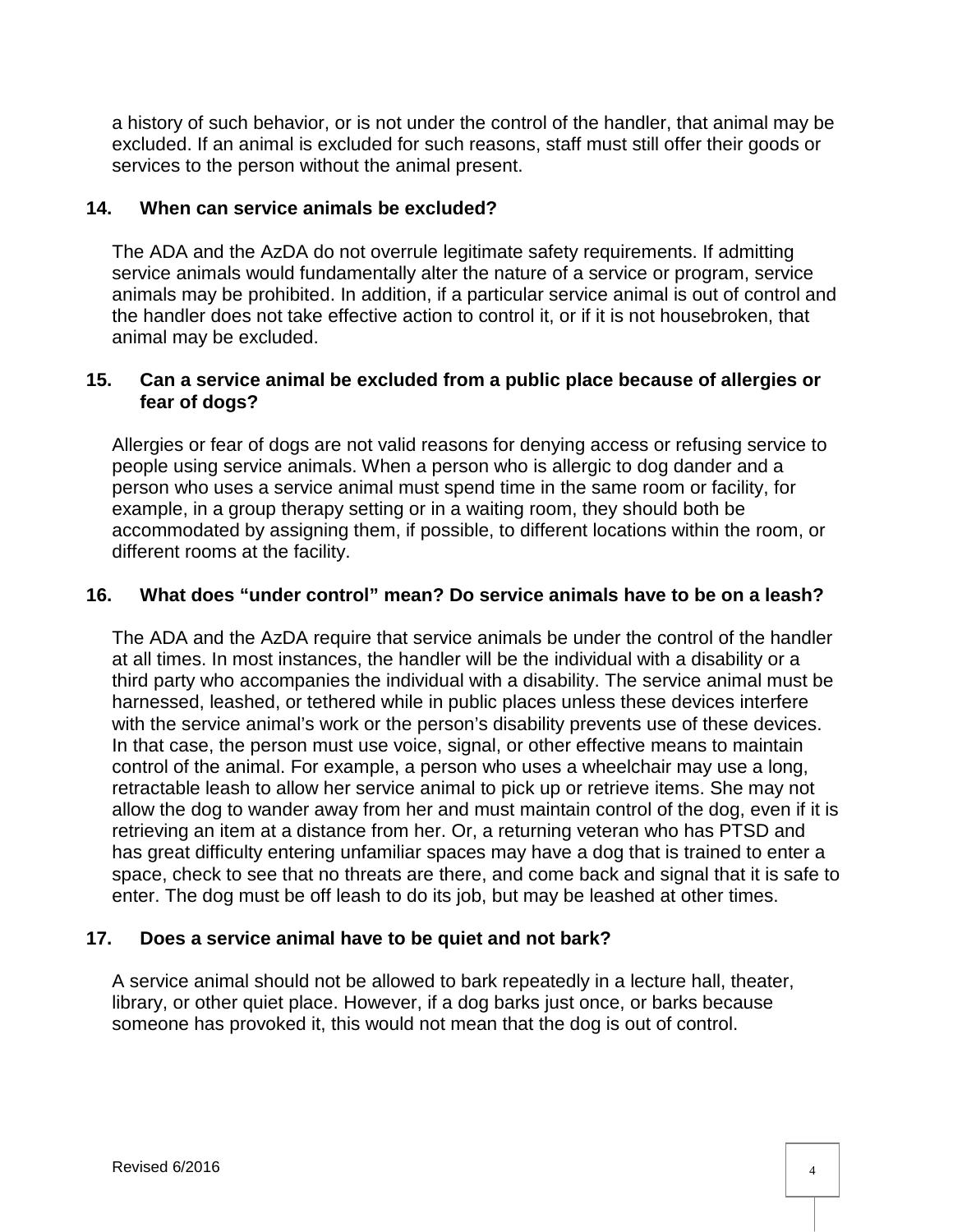#### **18. Are there any protections against the staff of public places intimidating or threatening a person with a disability because they are using a service animal?**

Yes. Under both the ADA and AzDA it is unlawful to coerce, intimidate, threaten, or interfere with a person with a disability exercising their right to be accompanied by their service animal.

## **19. What can staff of a public place do when a service animal is being disruptive?**

If a service animal is out of control and the handler does not take effective action to control it, staff may request that the animal be removed from the premises. However, the individual must be allowed to return to the public place without the service animal if they wish.

## **20. What happens if a person thinks a public place's staff has discriminated against him or her?**

Individuals who believe that they have been illegally denied access or service because they use service animals may file a complaint with the Civil Rights Division of the Arizona Attorney General's Office and/or the U.S. Department of Justice. Individuals also have the right to file a private lawsuit charging the entity with discrimination under the AzDA and/or the ADA.

# **Resources and More Information**

For more information on how service animals are protected under the ADA, please visit: [http://www.ada.gov/regs2010/service\\_animal\\_qa.html](http://www.ada.gov/regs2010/service_animal_qa.html)

For information about service animals and housing, please visit: [https://www.azdisabilitylaw.org/wp-content/uploads/2016/04/FHA2-Assist-Animals-and-](https://www.azdisabilitylaw.org/wp-content/uploads/2016/04/FHA2-Assist-Animals-and-FHA-FAQ-112415.pdf)[FHA-FAQ-112415.pdf](https://www.azdisabilitylaw.org/wp-content/uploads/2016/04/FHA2-Assist-Animals-and-FHA-FAQ-112415.pdf)

To file a civil rights complaint with the U.S. Department of Justice, please visit: [http://www.ada.gov/filing\\_complaint.htm](http://www.ada.gov/filing_complaint.htm)

To fill out a civil rights questionnaire to begin the complaint process with the Arizona Attorney General's Office, please visit: <https://www.azag.gov/complaints/civil-rights>

**This brochure contains general information for educational purposes and should not be construed as legal advice. This information is not intended to be a comprehensive statement of the law and may not reflect recent legal developments. People with disabilities who use service animals have further rights that are not contained in the above FAQ, and additional laws and**